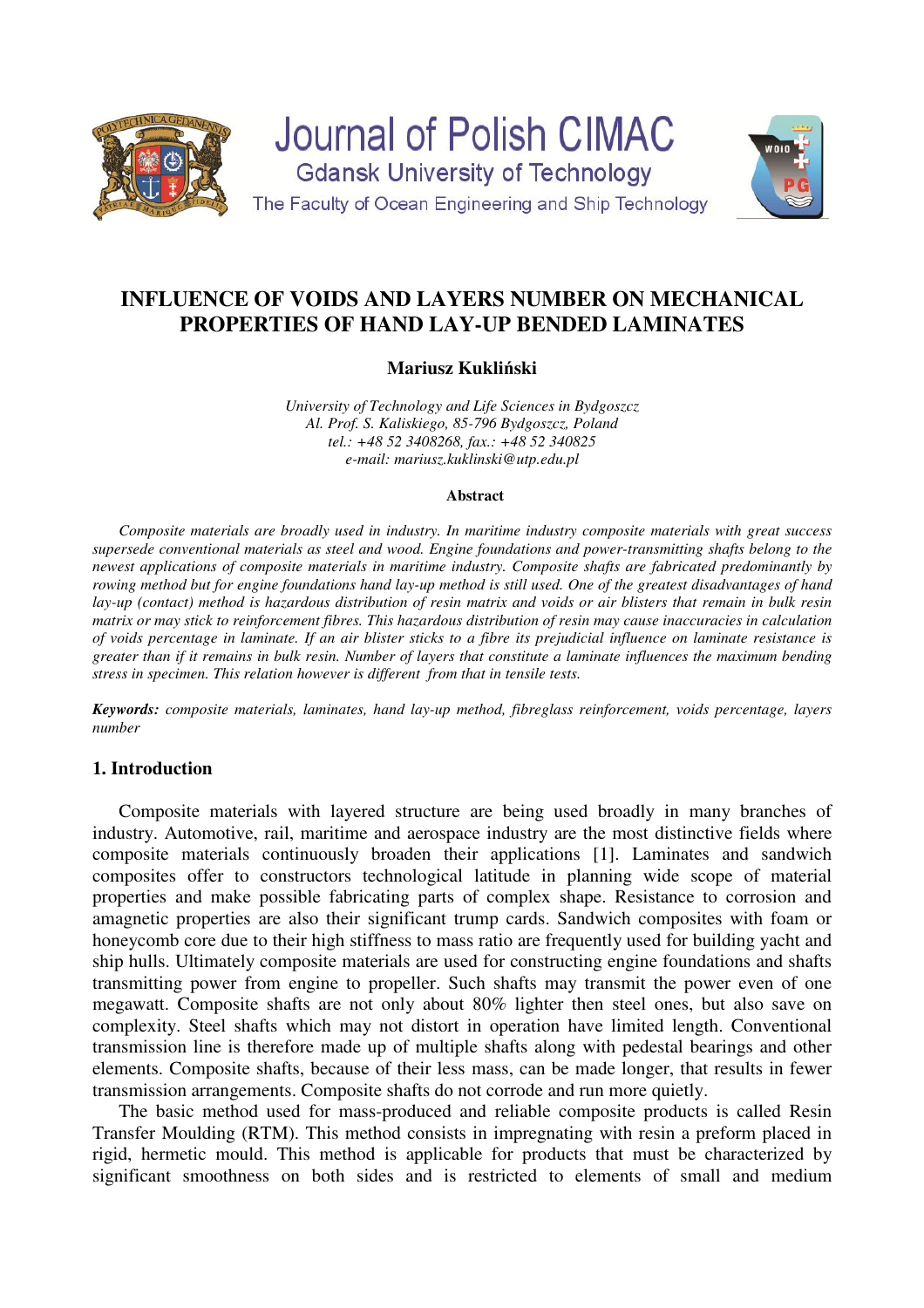dimensions. The costs of moulds, especially the heated ones, costs of pressure-circuits and instrumentation used in this method are significant. Other, less expensive method, especially suitable for mass-produced elements of extensive surfaces e.g. plates and long profiles is called Resin Film Infusion (RFI) [2,3]. In this method one-sided mould is used for impregnating the preform with resin. The other side is hermetically protected with a flexible polymer cover. While extracting the air from beneath the cover, it presses the preform and the resin is being distributed evenly through the preform, ensuring very good impregnation of the preform and high percentage of reinforcing fibres in the product. This method is successfully used in production of aircraft wings, fuselages and boat hull sheathings.

Mayor part of composite products is still produced manually (contact method). This technology is applicable for fibre-reinforced laminates formed by process of applying alternately reinforcing layers and resin matrix. This paper presents influence of voids percentage and number of layers on mechanical properties of laminate subjected to bending.

### **2. Material characteristics of laminate matrices and reinforcements**

Laminates under consideration were made of two kinds of polyester resins: orthophthalic and isophthalic one. The polyester orthophthalic resin used was a A105 - thixotropic and preaccelerated, unsaturated, general purpose resin, that is suitable for spray-up and hand lay-up methods for manufacturing numerous moldings and is especially recommended for manufacturing of boats. The polyester isophtalic resin we used was a K530 - thixotropic, preaccelerated, special purpose resin with good mechanical properties combined with high temperature resistance. K530 is a medium reactive polyester resin with relatively long geltime, suitable for spray-up and hand lay-up application for manufacturing different types of composites, exposed to a corrosive environment and/or composites where good mechanical properties are important e.g. tanks, pipes, silos, boats, etc. Comparison of mechanical properties of these two matrices is shown in Tab. 1.

| Property at $23 \text{ }^{\circ}\text{C}$ | K 530 | A 105 | Units          | Method          |
|-------------------------------------------|-------|-------|----------------|-----------------|
| Density                                   | I, l  |       | [kg/dm $\cdot$ | <b>ISO 2811</b> |
| Tensile strength                          | 65    | 55    | [MPa]          | <b>ISO 527</b>  |
| Tensile modulus                           | 4100  | 3600  | [MPa]          | <b>ISO 527</b>  |
| Flexural strength                         | 125   | 90    | [MPa]          | <b>ISO 178</b>  |
| Flexural modulus                          | 3700  | 4100  | [MPa]          | <b>ISO 178</b>  |

*Tab. 1. Comparison of mechanical properties of K 530 and M 105 resin matrices* 

The aim of carried out tests was to find out relations between voids percentage, number of layers that constitute certain laminate and its mechanical properties in bending. Each laminate consist of a certain sequence of layers. Its structure is described by the following relation:

$$
Wch + x(M 450 + R600) + M 450 + V30, \qquad (1)
$$

where:

Wch – chemo-resistant layer: V30+M300+2(M450), x – number of coupled layers (M450+R600), M450 - E-glass mat of 450  $[g/m^2]$  specific weight, M300 – E-glass mat of 300  $[g/m^2]$  specific weight, R600 – E-glass woven rowing of 600  $\left[\text{g/m}^2\right]$  specific weight, V30 – E-glass veil of 30  $[g/m^2]$  specific weight.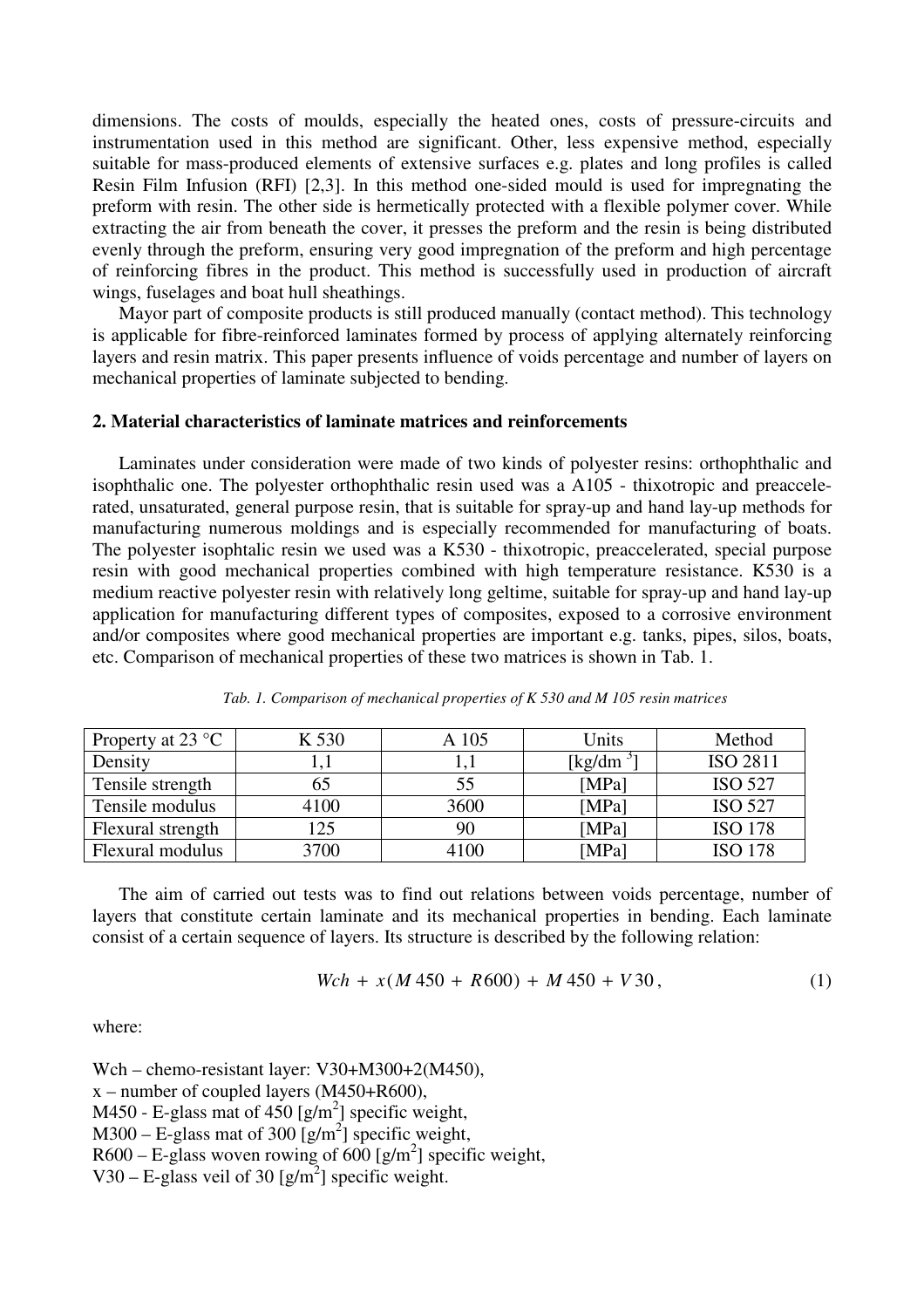So we deal with a laminate of asymmetric layer sequence. The mats M300 and M450 are of the same type of chopped strand mats for hand lay-up which homogeneity doesn't exceeds the range of  $\pm$  10%. The mat's glass fibres combine the electrical and mechanical properties of traditional Eglass with the acid corrosion resistance of E-CR glass. It is made of randomly oriented chopped glass strands bonded together using an emulsion binder. The emulsion binder uniquely bonds the mat so that it conforms rapidly to highly contoured moulds. The emulsion binder produces superior handling properties compared to powder bonded mats. The typical laminate properties of applied mats in an orthophthalic polyester resin with 31% weight glass content, moulded by hand lay-up method shows Tab. 2. The veil V30 is a type of very thin mat of 30  $[g/m^2]$  specific weight, so we assume that its mechanical properties in a laminate layer are that of given in Tab. 2.

*Tab. 2. Mechanical properties of M300, 450 mats in orthophtalic polyester resin with 31% weight glass content* 

| Tensile   | Tensile    | Tensile    | Flexural   | Flexural  | Flexural               |
|-----------|------------|------------|------------|-----------|------------------------|
| Strength  | Elongation | Modulus    | Modulus    | Strength  | Elongation             |
| 108 [MPa] | $.8\,[%]$  | 7800 [MPa] | 6770 [MPa] | 204 [MPa] | 3.4 $\lceil \% \rceil$ |

 In another Type Approval Certificate we find similar values for laminas made of M 300 and M 450 mats with less weight glass content (Tab. 3):

*Tab. 3. Mechanical properties of M300, 450 and 600 mats in orthophtalic polyester resin* 

| Property          | 300 [g/m <sup>2</sup> ] | 450 [ $g/m^2$ ] | 600 [g/m <sup>2</sup> ] | Units              | Method          |            |
|-------------------|-------------------------|-----------------|-------------------------|--------------------|-----------------|------------|
| Glass content     | 29                      | 28              | 29                      | $\lceil \% \rceil$ | <b>ISO 1172</b> | mean       |
| Tensile strength  | 105/88                  | 112/88          | 105/83                  | [MPa]              | <b>ISO 3268</b> | mean/msmv  |
| Tensile modulus   | 7404                    | 7182            | 7045                    | [MPa]              | <b>ISO 3268</b> | msv (mean) |
| Flexural strength | 166/155                 | 206/128         | 179/128                 | [MPa]              | <b>ISO 178</b>  | mean/msmv  |
| Flexural modulus  | 6195                    | 6095            | 6425                    | [MPa]              | <b>ISO 178</b>  | msv (mean) |

where:

mean – mean of type test results,

msv – manufacturer's specified value, verified to be within  $\pm 10\%$  of mean of type test results, msmv – manufacturer's specified minimum value, verified to be below mean –  $2 \times$  standard deviation of type test results.

We notice that the strength characteristics of the mats in laminas are specific weight dependent. The ultimate glass reinforcement type utilized in specimens preparation was R600 i.e. E-glass woven roving in the form of plain weave fabric which specifications according to a quality certificate are given in Tab. 4.

| Property                                            | Value       | Units                        | Method                            |
|-----------------------------------------------------|-------------|------------------------------|-----------------------------------|
| Density (warp x weft) $\vert 2.6 \times 2.25 \vert$ |             |                              | [ends/cm] $\vert$ GB/T 18370-2001 |
| Tex (warp x weft)                                   | 1200 x 1200 | $\lceil \frac{g}{km} \rceil$ | <b>ISO 1889</b>                   |
| Weight                                              | 585         | $\left[\text{g/m}^2\right]$  | <b>ISO 3374</b>                   |

*Tab. 4. Selected properties of R600 E-glass woven roving*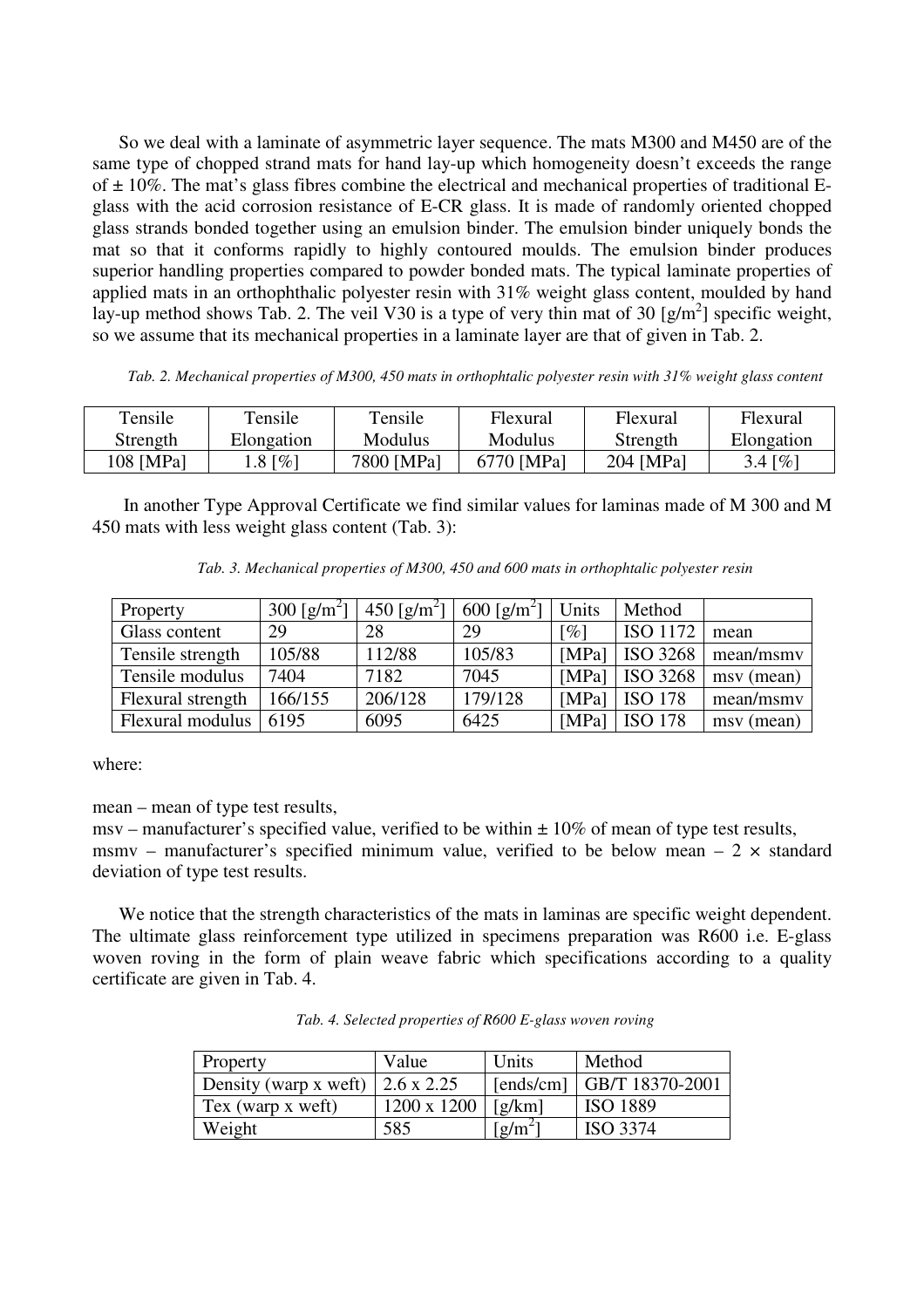Specimens were cut out of laminates prepared by contact method using rollers. Fabrication process was carried out conserving weight proportions of reinforcement to matrix as 3 to 4. Assuming that E-glass density equals 2.58  $[g/cm^3]$  and utilizing data given in Tab. 1. we calculate a volumetric enforcement ratio of laminates [4]:

$$
f_f = \frac{V_f}{V_m + V_f},\tag{2}
$$

where:

 $f_f$  – volumetric enforcement ratio,  $V_f$  – volume of reinforcement material,  $V_m$  – volume of matrix material.

Subsequently we calculate theoretical density of specimen according to the given formula [5]:

$$
\rho_{ct} = \rho_f \cdot f_f + \rho_m (1 - f_f), \qquad (3)
$$

where:

 $\rho_{\rm ct}$  – theoretical density of laminate,  $p_f$  – density of reinforcement,  $\rho_m$  – density of matrix.

The main disadvantage of contact method constitute air blisters or voids that remain in the resin matrix when the rolling is not performed carefully. In this paper we demonstrate also the influence of voids in resin matrix on mechanical properties of fabricated laminates. Having measured the real specimen's density we calculate the voids percentage using following formula:

$$
f_V = \frac{\rho_{ct} - \rho_{cp}}{\rho_{ct}} \cdot 100\%,\tag{4}
$$

where:

 $f_V$  – voids percentage,  $\rho_{cp}$  – real density of laminate.

Ultimately, four kinds of laminates were used for testing which properties are tabulated beneath:

| Symbol         |      | Matrix   Number of coupled |           | Total number   Theoretical density     |
|----------------|------|----------------------------|-----------|----------------------------------------|
|                |      | layers: $x$ in $(1)$       | of layers |                                        |
|                | A105 |                            |           | 1.46 $[g/cm^3]$                        |
| C <sub>2</sub> | A105 |                            |           | 1.46 [g/cm <sup>3</sup> ]              |
| D <sub>1</sub> | K530 |                            |           | $1.46$ [g/cm <sup>3</sup> ]            |
| D2             | K530 |                            |           | $\overline{1.46}$ [g/cm <sup>3</sup> ] |

*Tab. 5. Properties of tested laminates*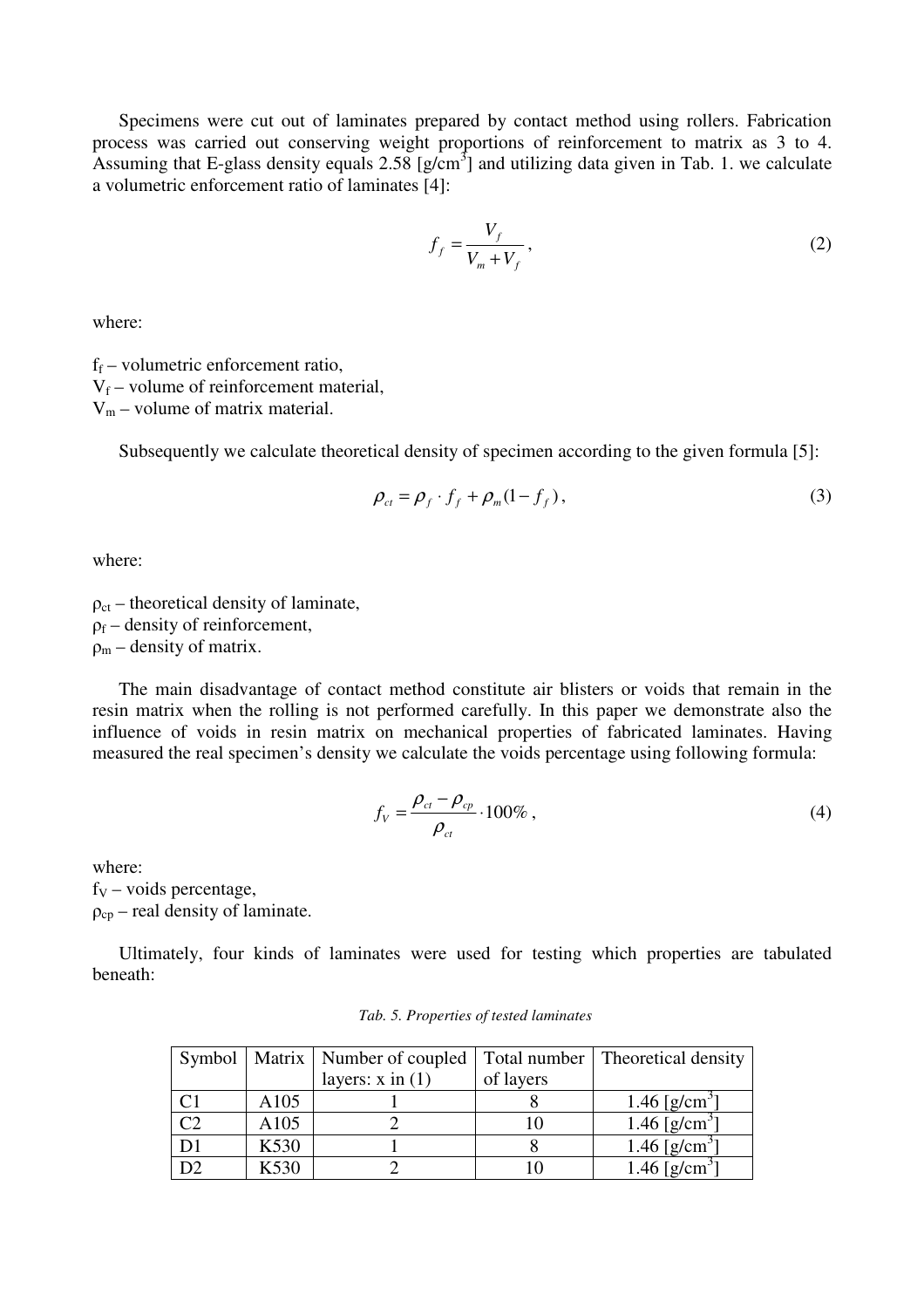### **3. Testing procedure, results and interpretation**

Bending tests were carried out according to the procedures described in adequate standards: PN-EN ISO 14125 for three point bending on machine INSTRON 8774 with 0.5% precision range. Comparison of results is shown in Fig. 1. We notice predictable relation, that maximum bending stress increases alongside with decrease of voids percentage. Considering laminate types marked as C1 and C2 we see that the maximum bending stress is greater for laminate consisting of 10 layers then for that of 8 layers. Taking into account that laminates C1 and C2 are of similar quality, this relation is different from the relation between maximum tensile stress and number of layers published in [5]. The relation between maximum bending stress and number of layers is inverse in case of laminates D1 and D2. In this case the laminate made up of 8 layers reveals greater maximum bending stress then that of 10 layers. This fact has its reason in quality differences. Laminates under consideration were made by contact method, so comparing D1 and D2 laminates we discover that laminate D2 was defectively impregnated and demonstrates tendency to delamination.



*Fig. 1. The relation between voids percentage and maximum bending stress* 

The Fig. 2 and Fig. 3 reveal differences in fabrication quality of D1 and D2 laminates. Evaluating graphs of bending tests we notice that D1 laminate ruptures consistently in consequence of proper fabrication method while D2 laminate shows tendency to delamination.



*Fig. 2. The graph of bending test and structure of D1 laminate*